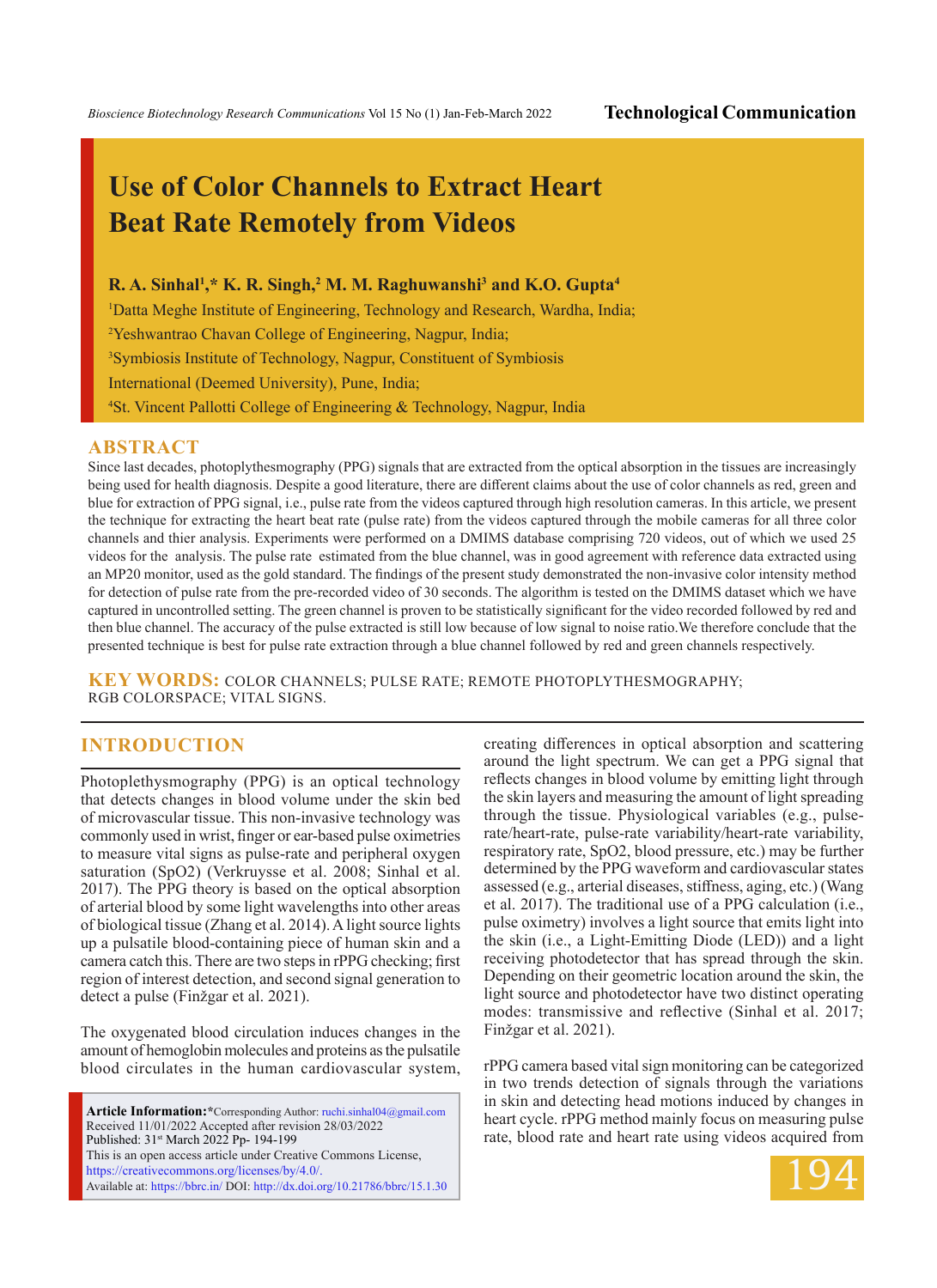#### Sinhal et al.,

camera. The authors in (Sinhal et al. 2017) used DSLR cameras to capture three color channels in most of their studies. In our research, we focused on capturing videos with a 5-megapixel lens and a video resolution of 1280×720 pixels via mobile phone HTC. The camera sensors capture each pixel corresponding to one color detecting light in red, green and blue bands. Therefore, specific frequency information was extracted from the pixels. Verkruysee's previous work has shown that green channel works best for BPV signals in the RGB colorband (Verkruysse et al. 2008). The ICA algorithm was developed by Poh et al., to extract the BPV signal from one independent source (Zhang et al. 2014; Zhang et al. 2021).

For extracting signals from the video, selection of region of interest (ROI) is also important. Many researchers adapted different methods and chosen different region of interest. Wang et al. (2017) proposed a technique which automatically chose the region of interest by detecting live skin. Mannapperuma et al. (2014) chose forehead for extracting pulse rate, as forehead is less influenced from the motion but has highest signal to noise ratio. Bobbia et al. (2016) developed a model that represented living skin tissue and has region of interest favoured to the region where pulse are more prominent. Po et al. (2018) developed and adaptive ROI technique which improved signal to noise ratio and the quality of extracted rPPG signal. They also developed a new frame adaptive ROI system to divert color saturation or cut-off distortion in the process of capturing fingertip video to improve efficiency due to variance and limited dynamic range of camera sensors indifferent smart phone models (Po et al. 2015; Zhang et al. 2021).



The contributions of this paper are: 1) to show that mobile phone cameras can also work for extracting rPPG signals from videos 2) to show the difference in signals extracted from the traditional DSLR camera and mobile phone camera sensors 3) to present the result of signals extracted from channels compared with the gold standard recorded through pulse-oximeter. From the literature it is evident that progressive work has been done in field of estimating heart rate from the photoplethysmography signals obtained remotely. The researchers have used the good quality sensors for the video acquisition of subjects and therefore the algorithms were able to perform better. In our work we have created database of videos for pregnant women using

HTC one mobile phone camera sensor. Also, in Verkruysse et al. (2008) have stated that green channel performs better as compared to blue and red channel which contradicts our finding in the result. Clement et al. (2005) demonstrated the penetration of the different light spectrum in human body for using iPulse technology as treatment. In the finding it has been observed the blue light is extinguished at 4.4mm below the skin surface whereas green extinguishes below 5.4mm. The reference figure for the light penetration into human skin is show in figure 1 below (Zhang et al. 2021).

### **MATERIAL AND METHODS**

In this section, we present the technique to extract pulse rate from remotely recorded videos for three different colours viz; red, green and blue. The videos are recorded in uncontrolled environment with movement. Additionally, there was no filtration or correction done for improvement in videos. Initially, vector frames for recorded video are created. The first frame of the video is displayed to identify the region of interest (ROI) for finding the pulse rate. Here, ROI has been identified manually. For the proposed technique, forehead from the facial portion has been chosen as the ROI. Whenever heart pumps blood, it flushes the blood in entire body and even in the face portion. The changes brought in the body or face due to blood pumping cannot be visualized through naked eyes.





**Figure 3: Intensity matrix Original RGB color channels** 

However, these changes can be very well monitored by changes in color channels. Moreover, the forehead region of the face is more in area that is exposed to the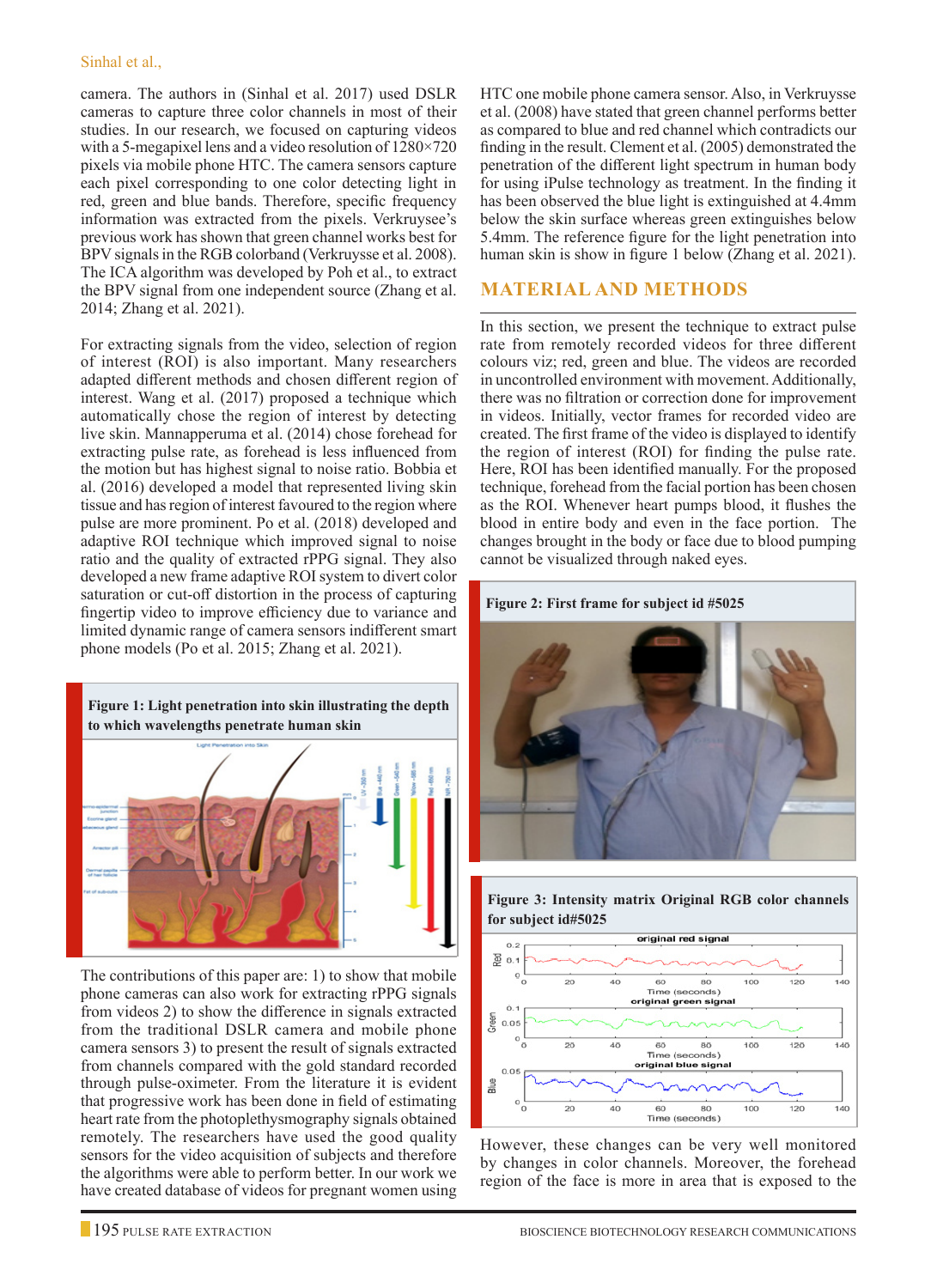light. Therefore, forehead has been selected as the ROI to extract signals with more 'signal to noise' ratio. The other regions such as eyes, cheeks, neck, and hand region were not considered for extraction of pulse signals from the video. For example, a sample frame of video for subject with 'id#5025' is shown in figure 2 depicting ROI with a rectangular box. This selected ROI is kept constant for the frame vector to extract the intensity vector Ir, Ig and Ib different color channels from the video. The intensity vector is then plotted against time for subject id#5025. The plot of red, green and blue signal is shown in the figure 3 below. The average of all color channels (red, green and blue) pixel values within resulting ROI were calculated from each frame (f1, f2, f3 …fn) from raw signal extracted. The average pixel matrix gave the intensity of each color channels extracted from the pixel (Ir, Ig and Ib). The intensity matrix gave the raw traces of the signals extracted from the ROI as shown in figure 3.

In figure 4b, we have plotted the obtained pulse count for id number after filtering them using Butterworth band pass filter and elliptic IIR filters. These values where compared with the real time MP20 recorded values for all 20 patients. We found that butterworth filter outperformed as compared to elliptic filter. Therefore, the original signal is distended filtered with Butterworth bandpass filter to filter out nonphysiological frequencies within range of 40 bpm to 180 bpm. Also, it was evident from the signal plotted in figure 4a after applying the elliptic IIR filter the signal was not getting filtered.

The filtered signal as shown in figure 5 is stored in the vector and plotted as a graph. The following figure 5 shows the filtered signal for all three channels for subject id#5025 FSr, FSg, and FSb for red, green and blue channel respectively. The filtered signals were given as input to peak counting algorithm. The peak counting algorithm finds the number of peaks in the filtered signal and count was represented as pulse count for the signal as Pr, Pb, and Pg. This count was compared with the pulse count we had collected for patient during recording of video using ixTrend software.

## **RESULTS AND DISCUSSION**

**Experimental Setup:** We have recorded the videos for remote-PPG in visible light conditions, using the following video recording setup including HTC one mobile camera as shown in figure 6(a) and figure 6(b). Different components of experimental setup will be explained in the following subsection. Recording Environment: The recording environment consists of a computer system with windows operating system of 32 bit. The system was having the software ixtrend installed to record the heart rate, respiratory rate and SpO2 of the subjects. Mp20 monitor is attached to the system for storing the data for patients as shown in figure 6 (a). Camera: HTC one m9 mobile phone was used to capture the videos of 720 healthy pregnant women in AVBRH hospital having period of gestation from 45 to 300 days.

The database has been created at Datta Meghe Institute of Medical Sciences research laboratory in association with HSPH, Boston, funded by USAID which is described in section 3.2. The subjects were in standing position and the video was recorded with mobile phone mounted on tripod. There was no special illumination on the subject face or the area being captured except the daylight in the room from the window. The video is recorded with 1080p 13Mp camera sensor having 30fps frame rate. Figure 6(b) is showing the mobile phone and subject on screen (Finžgar et al. 2021; Zhang et al. 2021).

**Figure 4. a): Original red signal obtained from video and filtered using bandpass filter and elliptic filter design for subject id#5025, b) Plot of HR obtained after applying Bandpass filter and Elliptic filter (Between 40 and 180 bpm) in relation with the recorded MP20 value**







**Database Description:** The database consists of 720 videos of different individuals or subjects. Each individual or subject is a pregnant woman of Indian origin with varying skin tone categorized from type-I to type-VI according to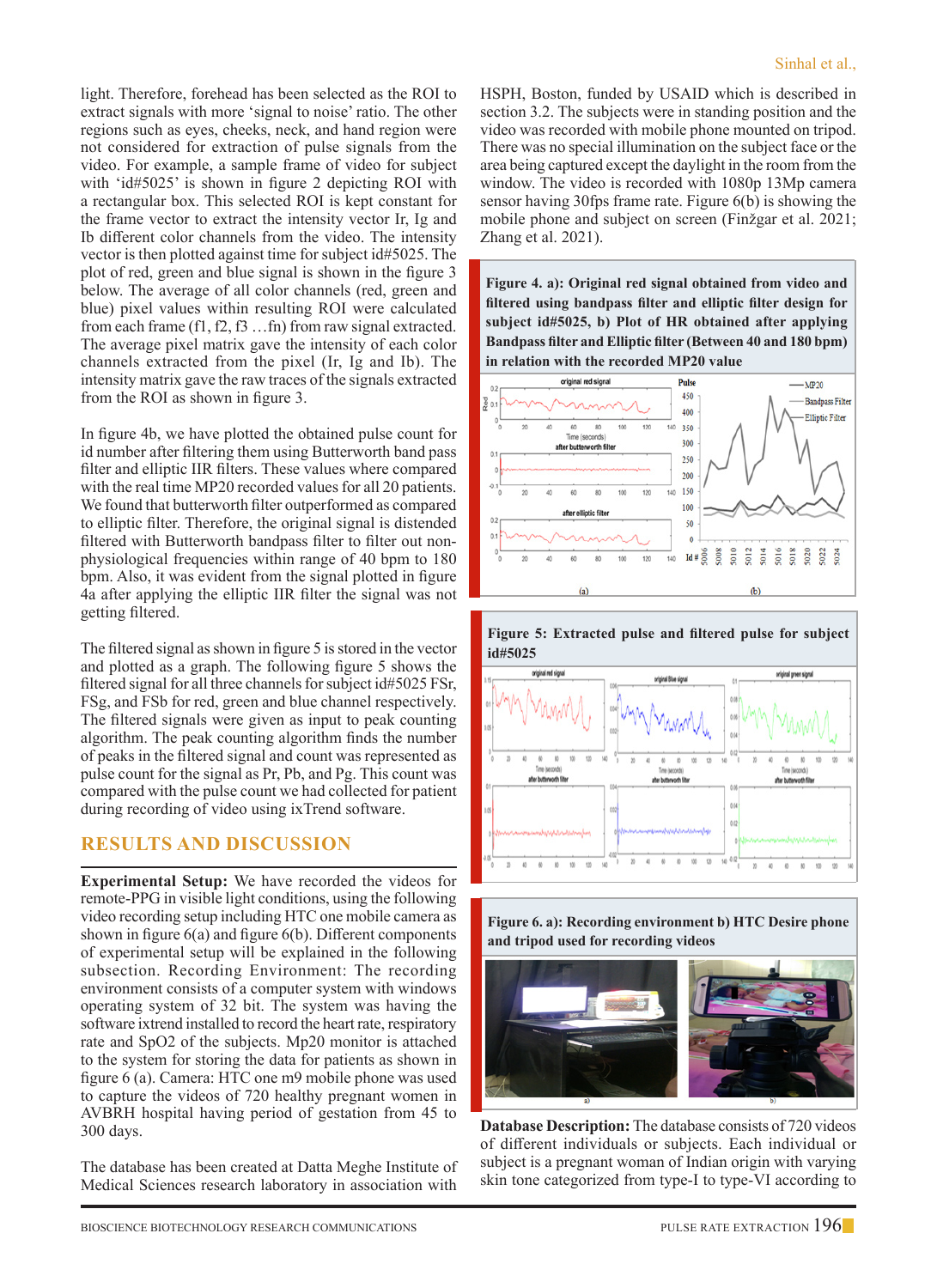#### Sinhal et al.,

Fitzpatrick scale (Sachdeva 2009) between 19 to 38 years of age (see Figure 7). The video of each subject was recorded using HTC one M9 mobile phone shown in figure 6(b). The time length of each video is approximately greater than 120 seconds. The reason for keeping the video short is to avoid the physiological changes that occur in longer term. Also, we have recorded the physiological signs thorough iXtrend software which recorded the signs up to one minute. The parameters like heart rate, respiratory rate and SPO2 of each subject were also recorded on the computer digitally with the help of MP20 monitor connected to the system using iXtrend software as shown in figure 6(a). A sample frame of video for subject with 'id#5025' is shown in figure 2 depicting ROI with a rectangular box (Finžgar et al. 2021; Zhang et al. 2021).

| Figure 7: Samples images from DMIMS database with<br>variation in skin tone |  |  |  |  |  |  |  |
|-----------------------------------------------------------------------------|--|--|--|--|--|--|--|
|                                                                             |  |  |  |  |  |  |  |
|                                                                             |  |  |  |  |  |  |  |
|                                                                             |  |  |  |  |  |  |  |
|                                                                             |  |  |  |  |  |  |  |

**Figure 8: Thumbnails from DMIMS database with its video properties**



The proposed technique was experimented using MATLAB R2017b with 32GB RAM, 3.60 GHz Intel Core i7 64-bit processor an 1TB hard disk. As discussed about DMIMS database in section 4.2, a subset of videos of 20 different subjects were randomly selected from database for experimentation. One sample frame from each video of 20 different individuals is shown in figure 8. Each video of one subject is represented as (id #number) as shown in figure 8. First four digits '5001' represent the series. The last digit is verhoff coding to distinguish each subject from another subject. The different properties namely; duration, frame rate, height and width of each video are also shown along with each frame for better understanding of the reader. For instance, id#50063 represents the frame for patient id 50063 having duration of video 121 seconds with frame rate of

30.35fps and resolution of  $720 \times 1280$  pixels (Finžgar et al. 2021; Zhang et al. 2021).

This section, presents the experimentation results of proposed technique for detail performance analysis with DMIMS database mentioned earlier. For estimating the pulse rate from the recorded video, the performance of the proposed technique is found for three colour bands. For each color band, intensity signal is extracted which is further filtered using Butterworth bandpass filter as shown in figure 5. The number of peaks in the filtered signal is counted separately for each channel. The number of peaks gives the pulse count for channel which is shown in table 1.

The plotted signal for the intensity values derived for each video frame is the first signal. Using the Butterworth band pass filter, the second signal is extracted and filtered. The derived and filtered pulse plotted for id # 5014 is figure 4. Table 1 demonstrates the accuracy of the pulse derived from the video. The algorithm was tested with three red, green and blue colour channels. More consistency is found for the blue channel, i.e. 89% without any corrections in the video. The accuracy of the red channel is 79.22%, and the accuracy of the green channel is 76.82%. The blue channel, followed by the red channel and then the green channel, offers the highest accuracy respectively.

Figure 9 displays the plot of the discrepancy between the pulse rate obtained from the three video colour channels and the original pulse rate used as the gold standard. The minimum difference is observed in the signal of the blue colour channel filtered by the Butterworth filter followed by a red colour channel and a green colour channel. The blue colour channel was therefore good for extracting the pulse rate from the video database that was captured in the research by adding only the Butterworth filter to the ROI signals (Finžgar et al. 2021; Zhang et al. 2021).



A paired t-test was run on a sample size of 20 middle aged  $(25.3 + 4.49)$  pregnant women to determine whether there was statistically significant mean difference between the pulse count of the subjects acquired from the MP20 monitor  $(106.35 + 16.99)$  and the color intensity peak count algorithm applied on video for red  $(84.25 + 12.14)$ , green (81.7 + 10.99) and blue (94.75 + 14.03) channel. A statically significant increase of 22.1 (95% CI, 11.98 to 32.21) bpm, t(19)=4.57,p<0.0005 has been found for red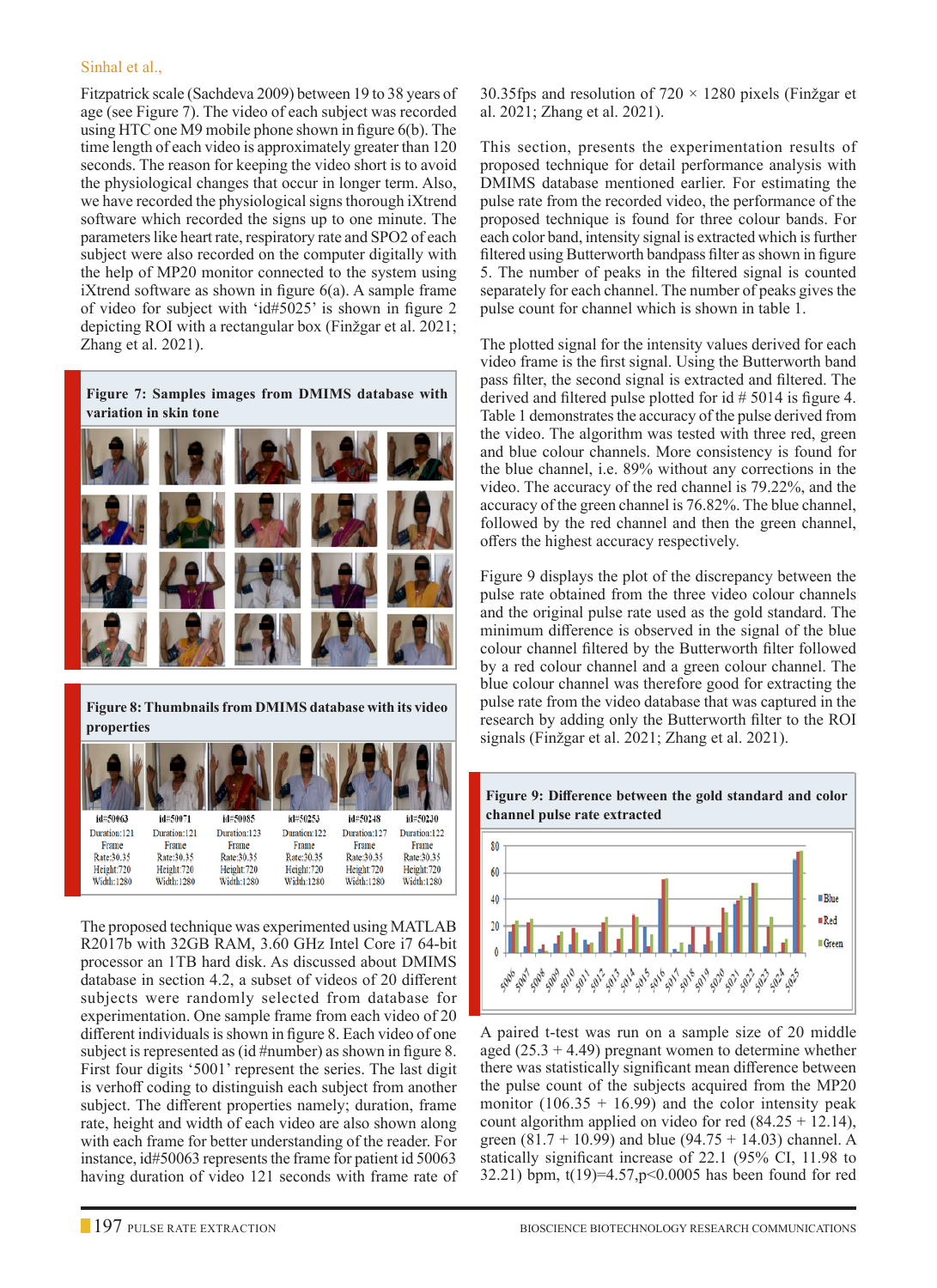channel. Similarly, statically significant increase of 24.65  $(95\% \text{ CI}, 15.49 \text{ to } 33.81)$  bpm,  $t(19)=5.63, p<0.0000$  has been found for green channel. And statically increase of 11.6 (95% CI, 1.7 to 21.5) bpm, t(19)=2.45,p<0.024 is found for blue channel (Zang et al. 2021). The intensity matrix gave the raw traces of the signals extracted from the ROI as shown in figure 3.

**Table 1. Accuracy of proposed methodology with three** 

| different channels using Butterworth filter |                       |                    |        |             |  |  |  |
|---------------------------------------------|-----------------------|--------------------|--------|-------------|--|--|--|
| ID                                          | <b>IxTrend Pulses</b> | <b>Pulse Count</b> |        |             |  |  |  |
|                                             |                       | <b>Red</b>         | Green  | <b>Blue</b> |  |  |  |
| 50063                                       | 99                    | 78                 | 75     | 83          |  |  |  |
| 50071                                       | 101                   | 78                 | 75     | 96          |  |  |  |
| 50085                                       | 94                    | 88                 | 92     | 97          |  |  |  |
| 50092                                       | 92                    | 79                 | 76     | 85          |  |  |  |
| 50102                                       | 91                    | 72                 | 76     | 85          |  |  |  |
| 50118                                       | 122                   | 116                | 114    | 132         |  |  |  |
| 50125                                       | 97                    | 74                 | 70     | 81          |  |  |  |
| 50139                                       | 94                    | 83                 | 75     | 96          |  |  |  |
| 50141                                       | 108                   | 79                 | 81     | 105         |  |  |  |
| 50156                                       | 100                   | 95                 | 86     | 120         |  |  |  |
| 50160                                       | 138                   | 83                 | 82     | 97          |  |  |  |
| 50173                                       | 109                   | 108                | 101    | 106         |  |  |  |
| 50187                                       | 81                    | 101                | 80     | 87          |  |  |  |
| 50194                                       | 99                    | 79                 | 90     | 93          |  |  |  |
| 50207                                       | 114                   | 80                 | 84     | 99          |  |  |  |
| 50217                                       | 111                   | 72                 | 68     | 74          |  |  |  |
| 50224                                       | 131                   | 78                 | 78     | 89          |  |  |  |
| 50230                                       | 108                   | 88                 | 81     | 103         |  |  |  |
| 50248                                       | 91                    | 83                 | 80     | 90          |  |  |  |
| 50253                                       | 147                   | 71                 | 70     | 77          |  |  |  |
|                                             | Accuracy              | 79.22%             | 76.82% | 89.09%      |  |  |  |

**Table 2. Table of analysis between the rPPG signals and gold standard**

| rPPG<br>Signal | Mean<br>$(+StdDev)$ |      | $t$ -value   $p$ -value | <b>Std</b> | Conf.<br>Error Interval |
|----------------|---------------------|------|-------------------------|------------|-------------------------|
| Red            | $22.1(+21.61)$      | 4.57 | 0.0002                  |            | 4.83 11.98-32.21        |
| Green          | $ 24.65(+19.58) $   | 5.63 | 0.0000                  |            | 4.378 15.49-33.81       |
| Blue           | $11.6(+4.73)$       | 2.45 | 0.024                   | 4.73       | $1.7 - 21.5$            |

## **CONCLUSION**

The findings of the present study demonstrated the noninvasive color intensity method for detection of pulse rate from the pre-recorded video of 30 seconds. The algorithm is tested on the DMIMS dataset which we have captured in uncontrolled setting. The detected pulse rate is filtered with the three different IIR filters out of which Butterworth filter demonstrated best results. The results obtained where compared with the gold standards recorded form MP20 monitor and was compared for three color channels. The green channel is proven to be statistically significant for the video recorded followed by red and then blue channel. The accuracy of the pulse extracted is still low because of low signal to noise ratio.

**Conflict of interest:** The authors declare that they have no conflict of interest.

**Data Availability Statement:** The database generated and /or analysed during the current study are not publicly available due to privacy, but are available from the corresponding author on reasonable request.

**Financial Interests:** The authors declare they have no financial interests.

## **REFERENCES**

Balakrishnan, G., Durand, F. and Guttag, J., (2013). Detecting pulse from head motions in video. In Proceedings of the IEEE Conference on Computer Vision and Pattern Recognition, pp. 3430-3437.

Bobbia, S., Benezeth, Y. and Dubois, J., (2016). December. Remote photoplethysmography based on implicit living skin tissue segmentation. In 2016 23rd International Conference on Pattern Recognition (ICPR) (pp. 361-365). IEEE.

 Clement, M., Daniel, G. and Trelles, M., (2005). Optimising the design of a broad‐band light source for the treatment of skin. Journal of Cosmetic and Laser Therapy, 7(3-4), pp.177-189.

De Haan, G. and Jeanne, V., (2013). Robust pulse rate from chrominance-based rPPG. IEEE Transactions on Biomedical Engineering, 60(10), pp.2878-2886.

De Haan, G. and Van Leest, A., (2014). Improved motion robustness of remote-PPG by using the blood volume pulse signature. Physiological measurement, 35(9), p.1913.

Garbey, M., Sun, N., Merla, A. et al. (2007). Contactfree measurement of cardiac pulse based on the analysis of thermal imagery. IEEE transactions on Biomedical Engineering, 54(8), pp.1418-1426.

Gupta, K.O. and Chatur, P.N., (2020). Gradient selfweighting linear collaborative discriminant regression classification for human cognitive states classification. Machine Vision and Applications, 31(3), pp.1-16.

Kamshilin, A.A., Nippolainen, E., Sidorov, I.S., et al. (2015). A new look at the essence of the imaging photoplethysmography. Scientific reports, 5(1), pp.1-9.

 Li, X., Chen, J., Zhao, G. et al. (2014). Remote heart rate measurement from face videos under realistic situations. In Proceedings of the IEEE conference on computer vision and pattern recognition (pp. 4264-4271).

Macwan, R., Benezeth, Y. and Mansouri, A., (2019). Heart rate estimation using remote photoplethysmography with multi-objective optimization. Biomedical Signal Processing and Control, 49, pp.24-33.

Mannapperuma, K., Holton, B.D., Lesniewski, P.J. et